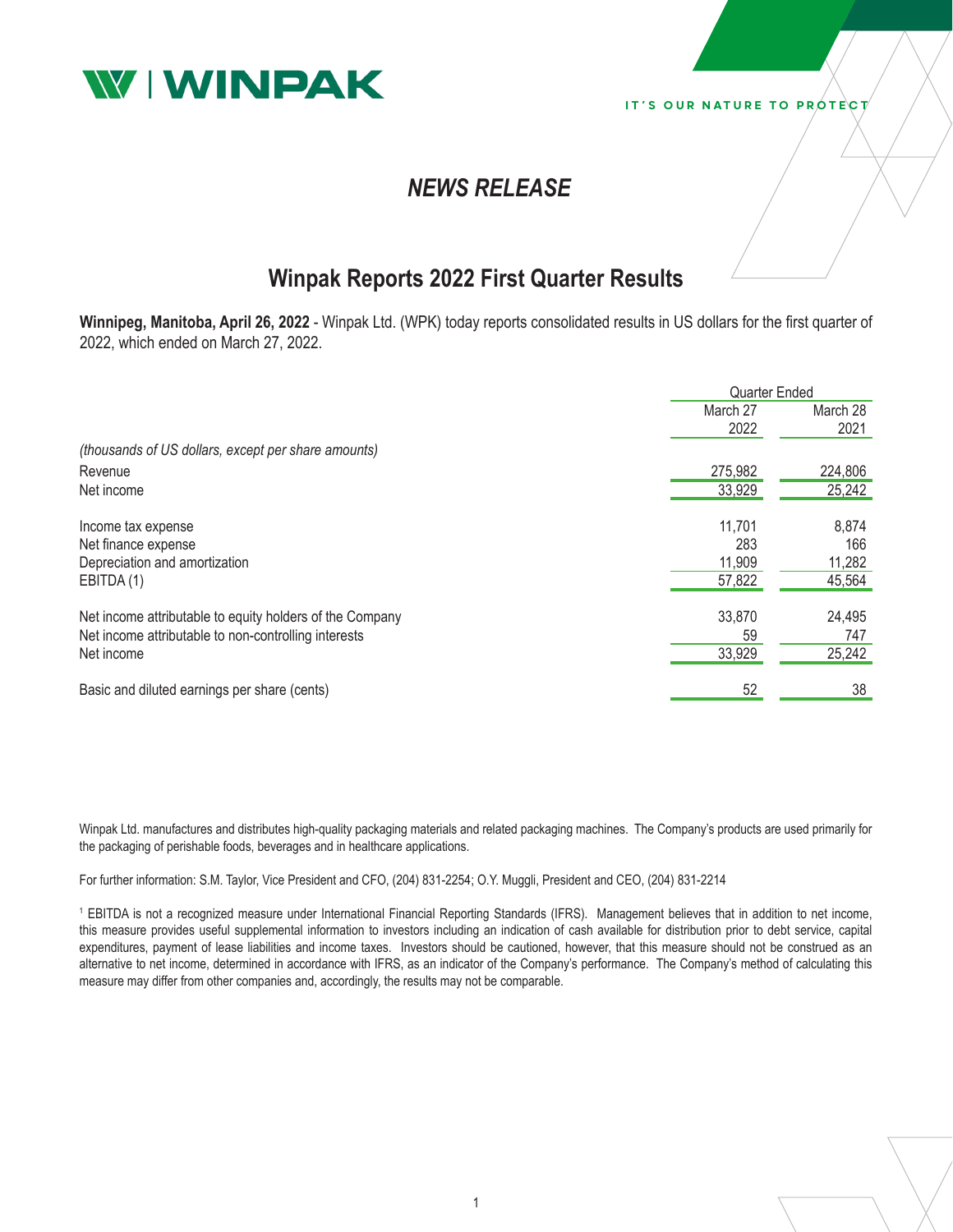

# **Management's Discussion and Analysis Contract in US dollars** (presented in US dollars)

Forward-looking statements: Certain statements made in the following Management's Discussion and Analysis contain forward-looking statements including, but not limited to, statements concerning possible or assumed future results of operations of the Company. Forward-looking statements represent the Company's intentions, plans, expectations and beliefs, and are not guarantees of future performance. Such forward-looking statements represent Winpak's current views based on information as at the date of this report. They involve risks, uncertainties and assumptions and the Company's actual results could differ, which in some cases may be material, from those anticipated in these forward-looking statements. Factors that could cause results to differ from those expected include, but are not limited to: the terms, availability and costs of acquiring raw materials and the ability to pass on price increases to customers; ability to negotiate contracts with new customers or renew existing customer contracts with less favorable terms; timely response to changes in customer product needs and market acceptance of our products; the potential loss of business or increased costs due to customer or vendor consolidation; competitive pressures, including new product development; industry capacity, and changes in competitors' pricing; ability to maintain or increase productivity levels; ability to contain or reduce costs; foreign currency exchange rate fluctuations; changes in governmental regulations, including environmental, health and safety; changes in Canadian and foreign income tax rates, income tax laws and regulations. In addition, factors arising as a result of the Coronavirus (COVID-19) global pandemic that could cause results to differ from those expected include, but are not limited to: potential government actions, changes in consumer behaviors and demand, changes in customer requirements, disruptions of the Company's suppliers and supply chain, availability of personnel and uncertainty about the extent and duration of the pandemic. Unless otherwise required by applicable securities law, Winpak disclaims any intention or obligation to publicly update or revise this information, whether as a result of new information, future events or otherwise. The Company cautions investors not to place undue reliance upon forward-looking statements.

### *Financial Performance*

Net income attributable to equity holders of the Company for the first quarter of 2022 of \$33.9 million or 52 cents in earnings per share (EPS) exceeded the corresponding quarter of 2021 by \$9.4 million or 38.3 percent. The exceptional result was influenced by the substantial advancement in gross profit which led to an expansion in EPS of 18.0 cents. The level of income attributable to non-controlling interests added a further 1.0 cent. Higher operating expenses lowered EPS by 5.0 cents.

### *Operating Segments and Product Groups*

The Company provides three distinct types of packaging technologies: a) flexible packaging, b) rigid packaging and flexible lidding and c) packaging machinery. Each is deemed to be a separate operating segment.

The flexible packaging segment includes the modified atmosphere packaging, specialty films and biaxially oriented nylon product groups. Modified atmosphere packaging extends the shelf life of perishable foods, while at the same time maintains or improves the quality of the product. The packaging is used for a wide range of markets and applications, including fresh and processed meats, poultry, cheese, medical device packaging, high performance pouch applications and high-barrier films for converting applications. Specialty films include a full line of barrier and non-barrier films which are ideal for converting applications such as printing, laminating and bag making, including shrink bags. Biaxially oriented nylon film is stretched by length and width to add stability for further conversion using printing, metalizing or laminating processes and is ideal for food packaging applications such as cheese, fluid and viscous liquids, and industrial applications such as book covers and balloons.

The rigid packaging and flexible lidding segment includes the rigid containers, lidding and specialized printed packaging product groups. Rigid containers include portion control and single-serve containers, as well as plastic sheet, custom and retort trays, which are used for applications such as food, pet food, beverage, dairy, industrial and healthcare. Lidding products are available in die-cut, daisy chain and rollstock formats and are used for applications such as food, dairy, beverage, industrial and healthcare. Specialized printed packaging provides packaging solutions to the pharmaceutical, healthcare, nutraceutical, cosmetic and personal care markets.

Packaging machinery includes a full line of horizontal fill/seal machines for preformed containers and vertical form/fill/seal pouch machines for pumpable liquid and semi-liquid products and certain dry products.

### *Revenue*

Revenue in the first quarter of 2022 soared to \$276.0 million, eclipsing the prior year level by \$51.2 million or 22.8 percent. Volumes, in total, were virtually unchanged from the prior year comparable quarter. COVID-19 infections peaked in early 2022, negatively impacting the availability of labor and consequently, lowered productive capacity. Supply chain disruptions, specifically with aluminum foil procurement, also tempered the Company's growth aspirations. Within the flexible packaging operating segment, modest volume growth of 4 percent was realized. For the modified atmosphere packaging product group, healthy volume growth reflected business gains pertaining to protein and cheese packaging with both retail and foodservice customers. Also influential was the new frozen food product launch in the second half of 2021. The rigid packaging and flexible lidding operating segment volumes contracted by 8 percent. The rigid container product group experienced a temporary drop in volumes due to order patterns with respect to specialty beverage containers, with volumes recovering over the balance of the year. Furthermore, lidding product group volumes were constrained by the inability to procure sufficient levels of aluminum foil to meet customer order levels. Volume growth was exceptional for the packaging machinery operating segment, surpassing 50 percent,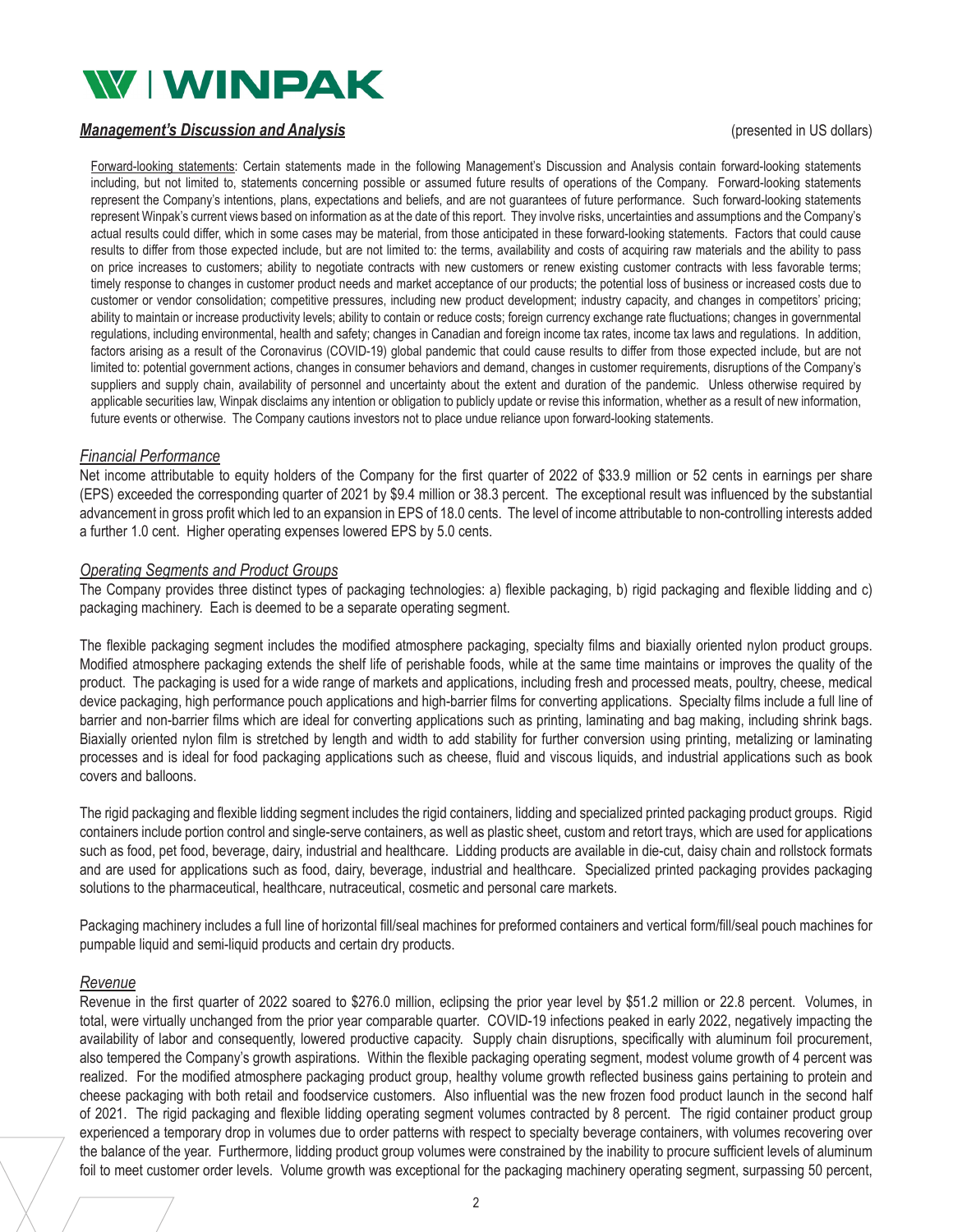largely a function of the timing of machine order fulfillment. Selling price and mix changes had a large favorable effect on revenue of \$51.4 million as the substantial increase in raw material and other costs throughout 2021 resulted in higher selling prices to customers. The impact of foreign exchange on revenue was insignificant.

# *Gross Profit Margins*

Gross profit margins reached a level of 29.5 percent of revenue in the first quarter of 2022, surpassing the 29.3 percent recorded in the same quarter of 2021. More importantly, gross profit surged by 23.8 percent from \$65.8 million in the first quarter of 2021 to \$81.5 million in the current quarter, while sales volumes were essentially equivalent. The outcome was a sharp increase in EPS of 18.0 cents. Selling prices escalated to a significantly greater extent than raw material costs, raising EPS by 24.0 cents. By the first quarter of 2022, raw material cost increases realized in the previous year had been passed along to customers. In addition, inflationary price increases were implemented during the current quarter for other key cost categories, including freight and distribution, consumables and energy expenses. In contrast, the first quarter of 2021 experienced a downward movement in selling prices while raw material costs were rapidly rising. With muted sales volume growth, in tandem with the expansion in the Company's productive capability, fixed manufacturing costs lowered EPS by 6.0 cents.

In the first quarter of the year, the raw material purchase price index declined by less than 1 percent compared to the fourth quarter of 2021. In the past 12 months, the index increased considerably by 29 percent which was caused by the elevated global demand for the Company's primary raw materials coupled with constrained producer supply. During the first quarter, polypropylene and polyethylene resins each realized decreases ranging between 7 and 10 percent while aluminum foil and nylon resin both experienced advances ranging between 7 and 10 percent.

# *Expenses and Other*

Operating expenses in the current quarter, adjusted for foreign exchange, progressed at a rate of 12.7 percent in contrast to the relatively constant sales volumes, resulting in a reduction in EPS of 5.0 cents. Heightened freight and distribution costs were the main contributing factor. Pre-production costs were incurred in the quarter with the start-up of the new biaxially oriented polyamide (BOPA) line. A lower proportion of earnings attributable to non-controlling interests augmented EPS by 1.0 cent.

### *Capital Resources, Cash Flow and Liquidity*

The Company's cash and cash equivalents balance ended the first quarter of 2022 at \$387.1 million, an increase of \$9.7 million from the end of the prior year. Winpak continued to generate solid cash flow from operating activities before changes in working capital of \$56.1 million. Cash was consumed by net working capital additions of \$24.2 million. Inventories climbed by \$24.0 million due to deliberately increasing the scale of purchases for aluminum foil and certain resins during the quarter. In addition, trade and other receivables grew by \$12.8 million, stemming from the timing of customer receipts. Trade payables advanced by \$16.6 million, reflecting the magnitude of raw material purchases. Cash was utilized for property, plant and equipment expenditures of \$11.9 million, income tax payments of \$6.5 million, dividend payments of \$1.5 million, employee defined benefit plan contributions of \$1.5 million and other items totaling \$0.8 million. Property, plant and equipment additions included the acquisition of land and building adjacent to the modified atmosphere packaging plant in Winnipeg, Manitoba as well as progress payments made for converting capacity additions.

# *Summary of Quarterly Results*

|                                           | Thousands of US dollars, except per share amounts (US cents) |         |         |         |         |         |         |         |
|-------------------------------------------|--------------------------------------------------------------|---------|---------|---------|---------|---------|---------|---------|
|                                           | Q1                                                           | Q4      | Q3      | Q2      | Q1      | Q4      | Q3      | Q2      |
|                                           | 2022                                                         | 2021    | 2021    | 2021    | 2021    | 2020    | 2020    | 2020    |
| Revenue                                   | 275.982                                                      | 279.053 | 254.166 | 243,969 | 224,806 | 212.091 | 210.605 | 216,201 |
| Net income attributable to equity holders |                                                              |         |         |         |         |         |         |         |
| of the Company                            | 33,870                                                       | 30,031  | 20,762  | 28,520  | 24.495  | 27,256  | 26.684  | 29,226  |
| <b>EPS</b>                                | 52                                                           | 46      | 32      | 44      | 38      | 42      | 41      | 45      |

# *Looking Forward*

The Company continues to effectively manage an extremely volatile supply chain environment, exceptional inflationary pressures, a challenging and highly competitive labor market and the COVID-19 pandemic. The heightened level of employee absenteeism recorded in January of this year relating to COVID-19 infections tapered off significantly in February and March. However, North America is presently dealing with the ongoing persistence of the pandemic and this may continue to impact operations in 2022. The pandemic, along with the geopolitical risks surrounding the war in Ukraine, brings about a degree of uncertainty regarding the outlook for the North American economy.

Although sales volume growth slowed during the first quarter of 2022, the Company anticipates solid volume growth for the final three quarters of the year. This is due, in part, to improved labor availability and the enhanced capability to supply lidding customers with the heightened aluminum foil purchases made during the first quarter. Furthermore, the new cast co-extrusion line commercialized at the modified atmosphere plant towards the end of 2021 has supported the acquisition of sizeable new cheese and protein business and continued expansion of the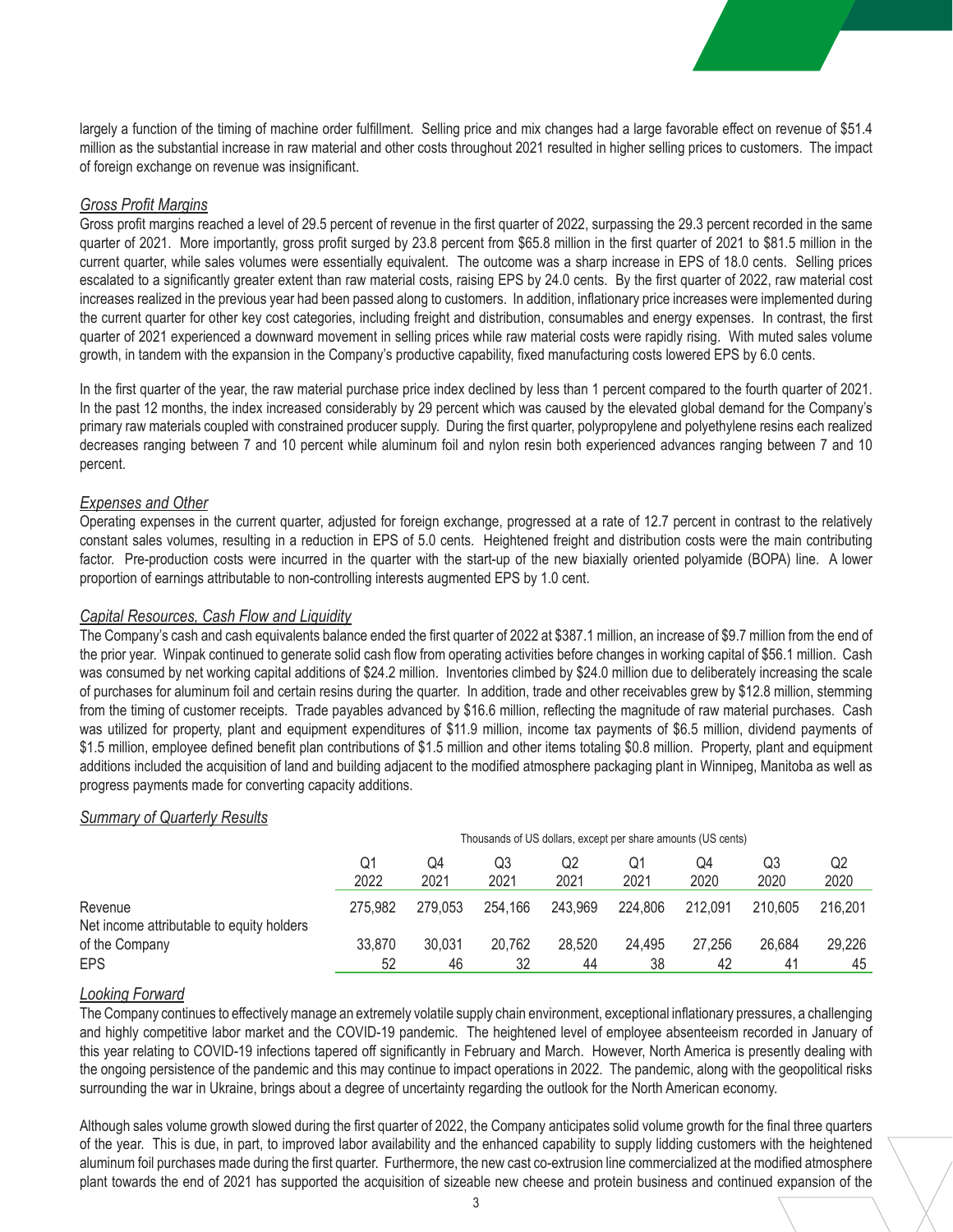

frozen food category. Both the rigid container and lidding product groups will reap the benefit of additional retort pet food and snack food business. Additionally, specialty beverage container activity should rebound and shipments for the full year are forecast to be comparable to those realized in the prior year. Following the launch of the Wiicare global healthcare platform in 2021, new medical packaging business has been awarded to Winpak and the opportunity pipeline is promising.

Raw material input costs remained elevated in the first quarter of 2022 following the surge in oil and natural gas prices. Resin producers have announced additional price increases for polypropylene and nylon for the upcoming quarter. The market expectation for resin costs is a gradual reduction in the second half of the year barring any major unexpected events. Consequently, there will be compression of gross profit margins in the near-term as pass-through pricing adjustments to customers with formal indexing agreements will take place with an average delay of 90-120 days. As anticipated, inflation continues to have a significant impact on the Company's overall cost structure. To the extent possible, corresponding selling price increase will be passed onto customers.

Capital expenditures for 2022 are forecast to be in the range of \$60 to \$70 million. Pre-production activities relating to the installation of the new BOPA line in Winnipeg, Manitoba commenced in the first quarter of 2022. It is currently projected that the line will be fully operational by the beginning of the third quarter. In addition, printing and laminating converting capacity will be added to the modified atmosphere packaging facility during 2022. As new business is realized, the Company will be in a position to commence certain building expansions and acquire additional extrusion and converting capacity to accommodate the volume growth. Focused and dedicated resources will be allocated to capital spending that enhances Winpak's technical expertise and capabilities in producing sustainable packaging solutions that are being actively pursued by customers. Acquisition opportunities have been more prevalent in the market as the impact of the pandemic on the North American economy subsides. Winpak will continue to evaluate potential acquisition opportunities that align strategically with the Company's core strengths in sophisticated high-barrier packaging for food, medical and pharmaceutical applications that provide long-term shareholder value.

# *Accounting Changes - Accounting Standards Implemented in 2022*

# *(a) Property, Plant and Equipment: Proceeds Before Intended Use*

In May 2020, the IASB issued "Property, Plant and Equipment: Proceeds Before Intended Use (Amendments to IAS 16)", which prohibits deducting amounts received from selling items produced while preparing the asset for its intended use from the cost of property, plant and equipment. Instead, such sales proceeds and related costs will be recognized within the statement of income. The amendments were implemented with retrospective application, effective December 27, 2021. The amendments had no impact on the Company's unaudited interim condensed consolidated financial statements.

# *(b) Onerous Contracts - Cost of Fulfilling a Contract*

In May 2020, the IASB issued "Onerous Contracts - Cost of Fulfilling a Contract (Amendments to IAS 37)", which specifies which costs a company includes when assessing whether a contract will be loss-making. The amendments were implemented, effective December 27, 2021. The amendments had no impact on the Company's unaudited interim condensed consolidated financial statements.

# *Accounting Changes - Future Changes to Accounting Standards*

# *(a) Deferred Taxes Related to Assets and Liabilities Arising from a Single Transaction:*

In May 2021, the IASB issued "Deferred Taxes Related to Assets and Liabilities Arising from a Single Transaction (Amendments to IAS 12)", which introduces an exception to the initial recognition exemption for deferred tax on transactions such as leases and decommissioning obligations. Applying this exception, a company does not apply the initial recognition exemption for transactions that give rise to equal taxable and deductible temporary differences. The amendments are effective for annual reporting periods beginning on or after January 1, 2023 and are to be applied retrospectively. The Company does not expect the amendments to have a significant impact on the consolidated financial statements when they are adopted in 2023.

# *Controls and Procedures*

# Disclosure Controls

Management is responsible for establishing and maintaining disclosure controls and procedures in order to provide reasonable assurance that material information relating to the Company is made known to them in a timely manner and that information required to be disclosed is reported within time periods prescribed by applicable securities legislation. There are inherent limitations to the effectiveness of any system of disclosure controls and procedures, including the possibility of human error and the circumvention or overriding of the controls and procedures. Accordingly, even effective disclosure controls and procedures can only provide reasonable assurance of achieving their control objectives. Based on management's evaluation of the design of the Company's disclosure controls and procedures, the Company's Chief Executive Officer and Chief Financial Officer have concluded that these controls and procedures are designed as of March 27, 2022 to provide reasonable assurance that the information being disclosed is recorded, summarized and reported as required.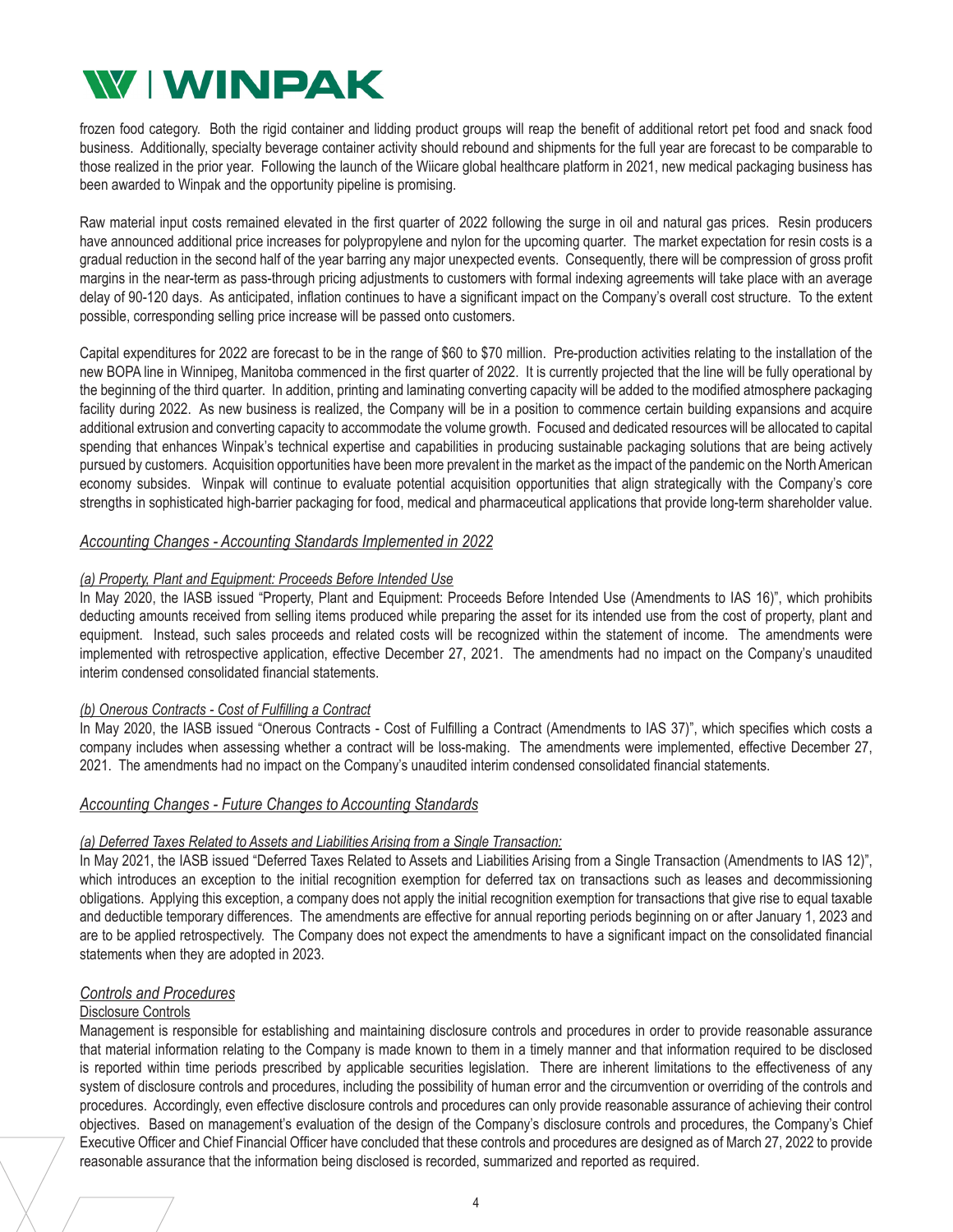# Internal Controls Over Financial Reporting

Management is responsible for establishing and maintaining adequate internal controls over financial reporting to provide reasonable assurance regarding the reliability of financial reporting and the preparation of financial statements for external purposes in accordance with IFRS. Internal control systems, no matter how well designed, have inherent limitations and therefore can only provide reasonable assurance as to the effectiveness of internal controls over financial reporting, including the possibility of human error and the circumvention or overriding of the controls and procedures. Management used the Internal Control – Integrated Framework published by the Committee of Sponsoring Organizations of the Treadway Commission (COSO 2013) as the control framework in designing its internal controls over financial reporting. Based on management's design of the Company's internal controls over financial reporting, the Company's Chief Executive Officer and Chief Financial Officer have concluded that these controls and procedures are designed as of March 27, 2022 to provide reasonable assurance that the financial information being reported is materially accurate. During the first quarter ended March 27, 2022, there have been no changes to the design of the Company's internal controls over financial reporting that have materially affected, or are reasonably likely to materially affect, its internal controls over financial reporting.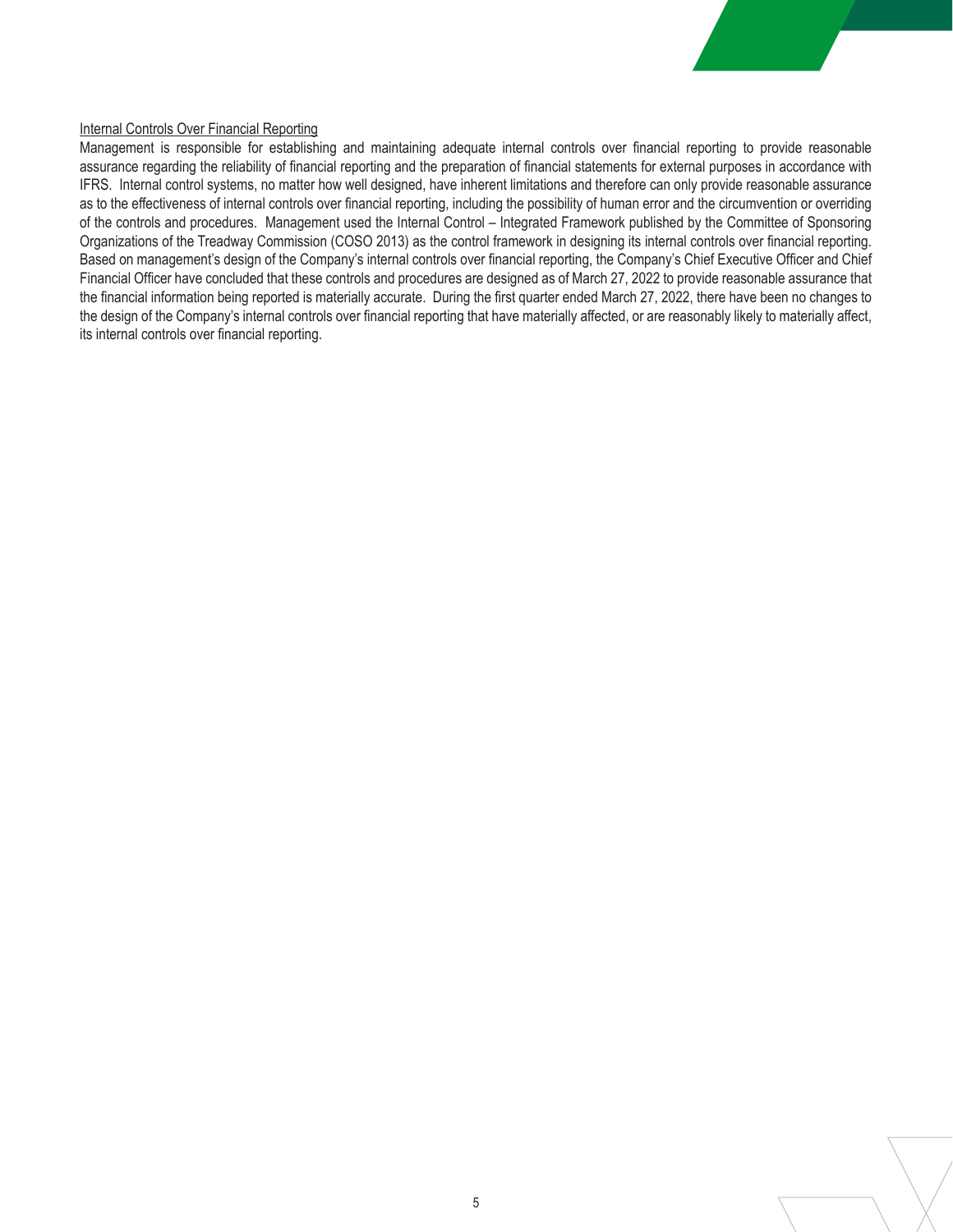

**Winpak Ltd. Interim Condensed Consolidated Financial Statements First Quarter Ended: March 27, 2022**

These interim condensed consolidated financial statements have not been audited or reviewed by the Company's independent external auditors, KPMG LLP.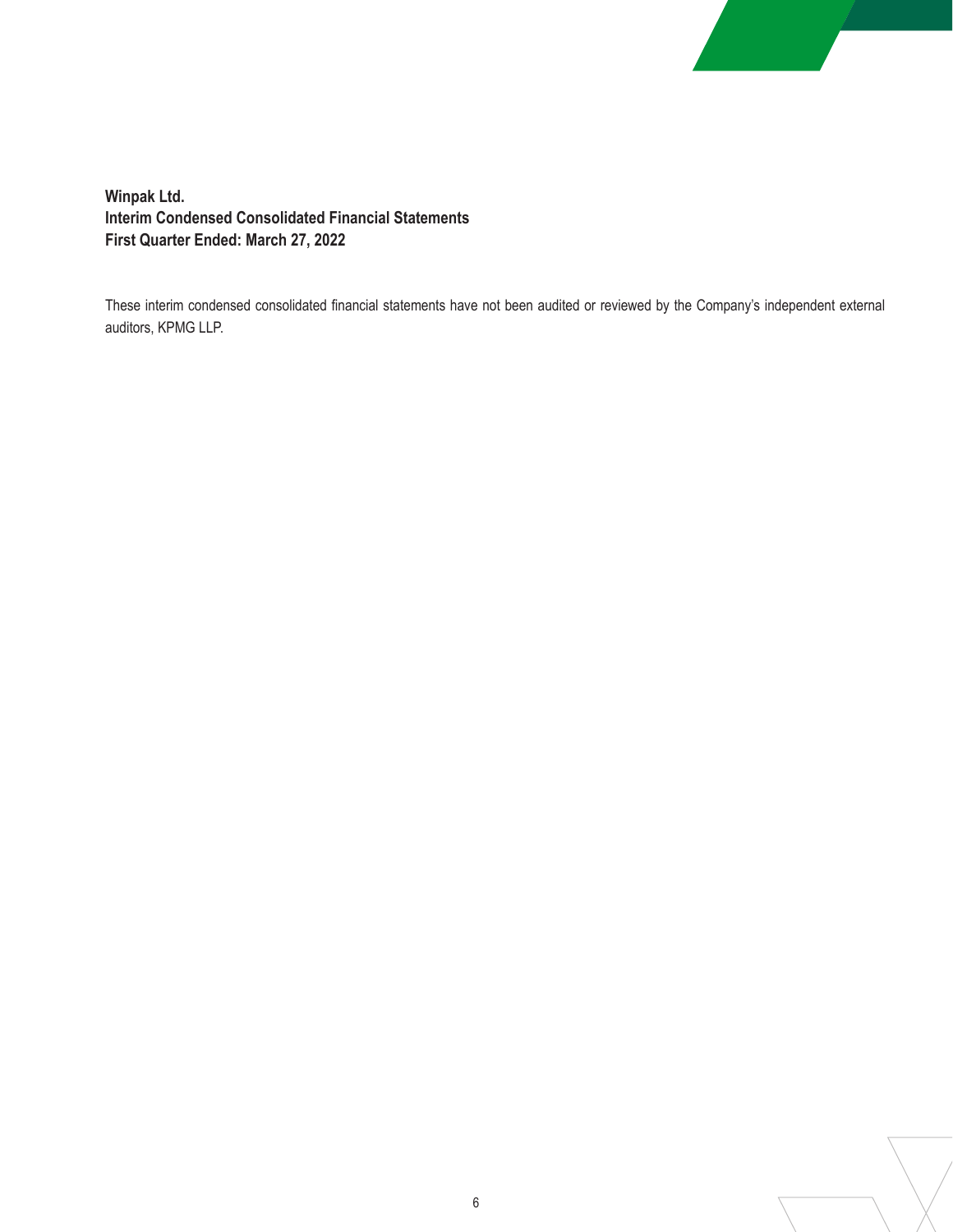

### **Winpak Ltd.**

**Condensed Consolidated Balance Sheets** *(thousands of US dollars) (unaudited)*

|                                                            |      | March 27  | December 26 |
|------------------------------------------------------------|------|-----------|-------------|
|                                                            | Note | 2022      | 2021        |
| <b>Assets</b>                                              |      |           |             |
| <b>Current assets:</b>                                     |      |           |             |
| Cash and cash equivalents                                  |      | 387,117   | 377,461     |
| Trade and other receivables                                | 14   | 190,200   | 177,382     |
| Income taxes receivable                                    |      | 8,262     | 9,825       |
| Inventories                                                | 8    | 211,064   | 187,058     |
| Prepaid expenses                                           |      | 9,760     | 6,702       |
| Derivative financial instruments                           |      | 343       |             |
|                                                            |      | 806,746   | 758,428     |
| <b>Non-current assets:</b>                                 |      |           |             |
| Property, plant and equipment                              | 9    | 516,250   | 515,247     |
| Intangible assets and goodwill                             |      | 34,225    | 34,472      |
| Employee benefit plan assets                               |      | 14,790    | 13,547      |
|                                                            |      | 565,265   | 563,266     |
| <b>Total assets</b>                                        |      | 1,372,011 | 1,321,694   |
| <b>Equity and Liabilities</b>                              |      |           |             |
| <b>Current liabilities:</b>                                |      |           |             |
| Trade payables and other liabilities                       |      | 108,350   | 91,717      |
| <b>Contract liabilities</b>                                |      | 2,623     | 3,503       |
| Income taxes payable                                       |      | 2,997     | 1,102       |
| Derivative financial instruments                           |      | 114       | 715         |
|                                                            |      | 114,084   | 97,037      |
| <b>Non-current liabilities:</b>                            |      |           |             |
| Employee benefit plan liabilities                          |      | 10,216    | 9,837       |
| Deferred income                                            |      | 18,251    | 17,685      |
| Provisions and other long-term liabilities                 |      | 12,850    | 13,029      |
| Deferred tax liabilities                                   |      | 67,813    | 68,367      |
|                                                            |      | 109,130   | 108,918     |
| <b>Total liabilities</b>                                   |      | 223,214   | 205,955     |
| Equity:                                                    |      |           |             |
| Share capital                                              |      | 29,195    | 29,195      |
| Reserves                                                   |      | 168       | (524)       |
| Retained earnings                                          |      | 1,083,256 | 1,050,949   |
| Total equity attributable to equity holders of the Company |      | 1,112,619 | 1,079,620   |
| <b>Non-controlling interests</b>                           |      | 36,178    | 36,119      |
| <b>Total equity</b>                                        |      | 1,148,797 | 1,115,739   |
| <b>Total equity and liabilities</b>                        |      | 1,372,011 | 1,321,694   |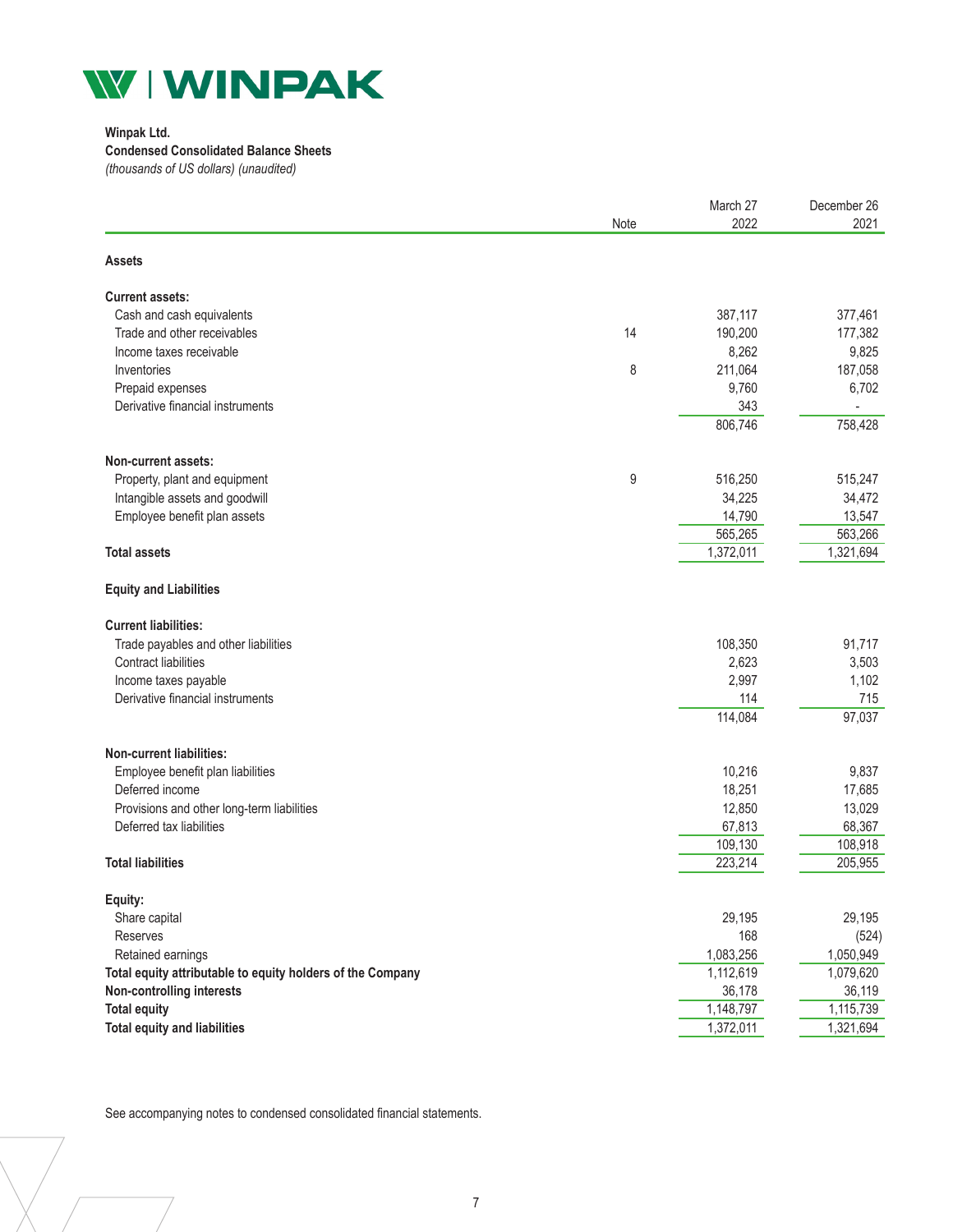# **Winpak Ltd.**

# **Condensed Consolidated Statements of Income**

*(thousands of US dollars, except per share amounts) (unaudited)*

|                                              |      | Quarter Ended |            |  |
|----------------------------------------------|------|---------------|------------|--|
|                                              |      | March 27      | March 28   |  |
|                                              | Note | 2022          | 2021       |  |
| Revenue                                      | 6    | 275,982       | 224,806    |  |
| Cost of sales                                |      | (194, 452)    | (158, 971) |  |
| Gross profit                                 |      | 81,530        | 65,835     |  |
| Sales, marketing and distribution expenses   |      | (22, 790)     | (19, 591)  |  |
| General and administrative expenses          |      | (8,751)       | (8, 485)   |  |
| Research and technical expenses              |      | (4,265)       | (4,030)    |  |
| Pre-production expenses                      |      | (402)         |            |  |
| Other income                                 | 7    | 591           | 553        |  |
| Income from operations                       |      | 45,913        | 34,282     |  |
| Finance income                               |      | 273           | 277        |  |
| Finance expense                              |      | (556)         | (443)      |  |
| Income before income taxes                   |      | 45,630        | 34,116     |  |
| Income tax expense                           |      | (11, 701)     | (8, 874)   |  |
| Net income for the period                    |      | 33,929        | 25,242     |  |
| Attributable to:                             |      |               |            |  |
| Equity holders of the Company                |      | 33,870        | 24,495     |  |
| Non-controlling interests                    |      | 59            | 747        |  |
|                                              |      | 33,929        | 25,242     |  |
| Basic and diluted earnings per share - cents | 12   | 52            | 38         |  |
|                                              |      |               |            |  |

# **Condensed Consolidated Statements of Comprehensive Income**

*(thousands of US dollars) (unaudited)*

|                                                                                 |      | Quarter Ended    |                  |  |
|---------------------------------------------------------------------------------|------|------------------|------------------|--|
|                                                                                 | Note | March 27<br>2022 | March 28<br>2021 |  |
| Net income for the period                                                       |      | 33,929           | 25,242           |  |
| Items that are or may be reclassified subsequently to the statements of income: |      |                  |                  |  |
| Cash flow hedge gains recognized                                                |      | 844              | 488              |  |
| Cash flow hedge losses (gains) transferred to the statements of income          |      | 100              | (452)            |  |
| Income tax effect                                                               |      | (252)            | (10)             |  |
|                                                                                 |      | 692              | 26               |  |
| Other comprehensive income for the period - net of income tax                   |      | 692              | 26               |  |
| Comprehensive income for the period                                             |      | 34,621           | 25,268           |  |
| Attributable to:                                                                |      |                  |                  |  |
| Equity holders of the Company                                                   |      | 34,562           | 24,521           |  |
| Non-controlling interests                                                       |      | 59               | 747              |  |
|                                                                                 |      | 34,621           | 25,268           |  |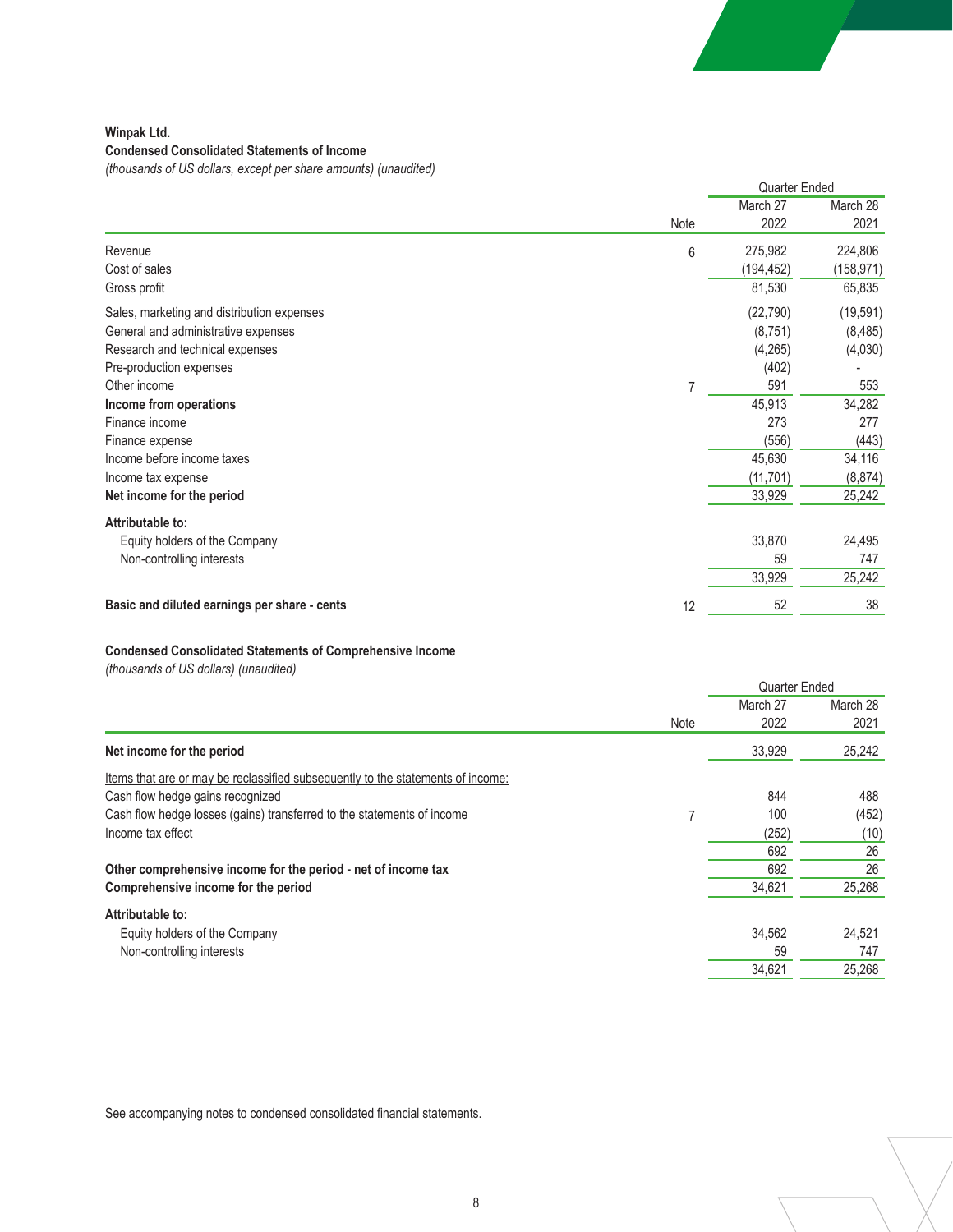

### **Winpak Ltd.**

**Condensed Consolidated Statements of Changes in Equity**

*(thousands of US dollars) (unaudited)*

|                                                                                                                                  |      | Attributable to equity holders of the Company |          |                      |           |                                  |              |
|----------------------------------------------------------------------------------------------------------------------------------|------|-----------------------------------------------|----------|----------------------|-----------|----------------------------------|--------------|
|                                                                                                                                  | Note | Share<br>capital                              | Reserves | Retained<br>earnings | Total     | Non-<br>controlling<br>interests | Total equity |
| Balance at December 28, 2020                                                                                                     |      | 29,195                                        | 834      | 1,103,435            | 1,133,464 | 33,579                           | 1,167,043    |
| Comprehensive income for the period<br>Cash flow hedge gains, net of tax<br>Cash flow hedge gains transferred to the statements  |      |                                               | 357      |                      | 357       |                                  | 357          |
| of income, net of tax                                                                                                            |      | $\overline{\phantom{a}}$                      | (331)    | $\blacksquare$       | (331)     | $\overline{\phantom{a}}$         | (331)        |
| Other comprehensive income                                                                                                       |      | ÷                                             | 26       | $\overline{a}$       | 26        | $\blacksquare$                   | 26           |
| Net income for the period                                                                                                        |      |                                               |          | 24,495               | 24,495    | 747                              | 25,242       |
| Comprehensive income for the period                                                                                              |      |                                               | 26       | 24,495               | 24,521    | 747                              | 25,268       |
| <b>Dividends</b>                                                                                                                 | 11   |                                               |          | (1, 550)             | (1, 550)  |                                  | (1,550)      |
| Balance at March 28, 2021                                                                                                        |      | 29,195                                        | 860      | 1,126,380            | 1,156,435 | 34,326                           | 1,190,761    |
| Balance at December 27, 2021                                                                                                     |      | 29,195                                        | (524)    | 1,050,949            | 1,079,620 | 36,119                           | 1,115,739    |
| Comprehensive income for the period<br>Cash flow hedge gains, net of tax<br>Cash flow hedge losses transferred to the statements |      |                                               | 619      |                      | 619       |                                  | 619          |
| of income, net of tax                                                                                                            |      |                                               | 73       | $\overline{a}$       | 73        | $\overline{\phantom{a}}$         | 73           |
| Other comprehensive income                                                                                                       |      |                                               | 692      | $\overline{a}$       | 692       | $\blacksquare$                   | 692          |
| Net income for the period                                                                                                        |      |                                               |          | 33,870               | 33,870    | 59                               | 33.929       |
| Comprehensive income for the period                                                                                              |      |                                               | 692      | 33,870               | 34,562    | 59                               | 34,621       |
| <b>Dividends</b>                                                                                                                 | 11   |                                               |          | (1, 563)             | (1, 563)  |                                  | (1, 563)     |
| Balance at March 27, 2022                                                                                                        |      | 29,195                                        | 168      | 1,083,256            | 1,112,619 | 36,178                           | 1,148,797    |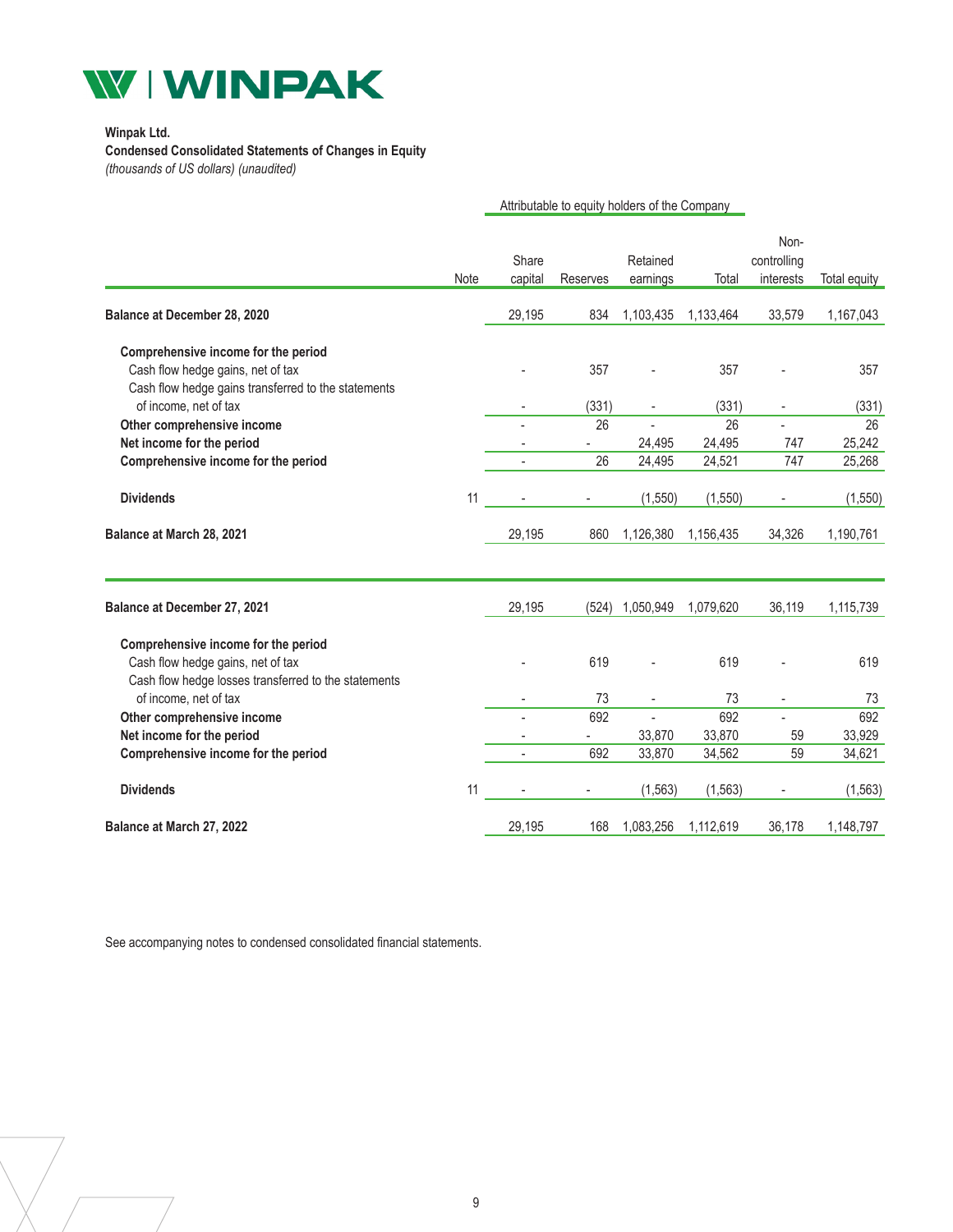# **Winpak Ltd. Condensed Consolidated Statements of Cash Flows** *(thousands of US dollars) (unaudited)*

|                                                          |      | Quarter Ended |           |
|----------------------------------------------------------|------|---------------|-----------|
|                                                          |      | March 27      | March 28  |
|                                                          | Note | 2022          | 2021      |
| Cash provided by (used in):                              |      |               |           |
| <b>Operating activities:</b>                             |      |               |           |
| Net income for the period                                |      | 33,929        | 25,242    |
| Items not involving cash:                                |      |               |           |
| Depreciation                                             |      | 11,917        | 11,251    |
| Amortization - deferred income                           |      | (426)         | (384)     |
| Amortization - intangible assets                         |      | 418           | 415       |
| Employee defined benefit plan expenses                   |      | 1,084         | 1,123     |
| Net finance expense                                      |      | 283           | 166       |
| Income tax expense                                       |      | 11,701        | 8,874     |
| Other                                                    |      | (2,851)       | (1, 322)  |
| Cash flow from operating activities before the following |      | 56,055        | 45,365    |
| Change in working capital:                               |      |               |           |
| Trade and other receivables                              |      | (12, 818)     | (15, 656) |
| Inventories                                              |      | (24,006)      | (11, 624) |
| Prepaid expenses                                         |      | (3,058)       | (3, 173)  |
| Trade payables and other liabilities                     |      | 16,556        | 2,292     |
| <b>Contract liabilities</b>                              |      | (880)         | 2,139     |
| Employee defined benefit plan contributions              |      | (1, 494)      | (131)     |
| Income tax paid                                          |      | (6, 529)      | (7, 356)  |
| Interest received                                        |      | 167           | 252       |
| Interest paid                                            |      | (496)         | (354)     |
| Net cash from operating activities                       |      | 23,497        | 11,754    |
|                                                          |      |               |           |
| Investing activities:                                    |      |               |           |
| Acquisition of property, plant and equipment - net       |      | (11, 936)     | (9,066)   |
| Acquisition of intangible assets                         |      | (175)         | (103)     |
|                                                          |      | (12, 111)     | (9, 169)  |
| <b>Financing activities:</b>                             |      |               |           |
| Payment of lease liabilities                             |      | (208)         | (189)     |
| Dividends paid                                           | 11   | (1,522)       | (1, 518)  |
|                                                          |      | (1,730)       | (1,707)   |
| Change in cash and cash equivalents                      |      | 9,656         | 878       |
| Cash and cash equivalents, beginning of period           |      | 377,461       | 495,346   |
| Cash and cash equivalents, end of period                 |      | 387,117       | 496,224   |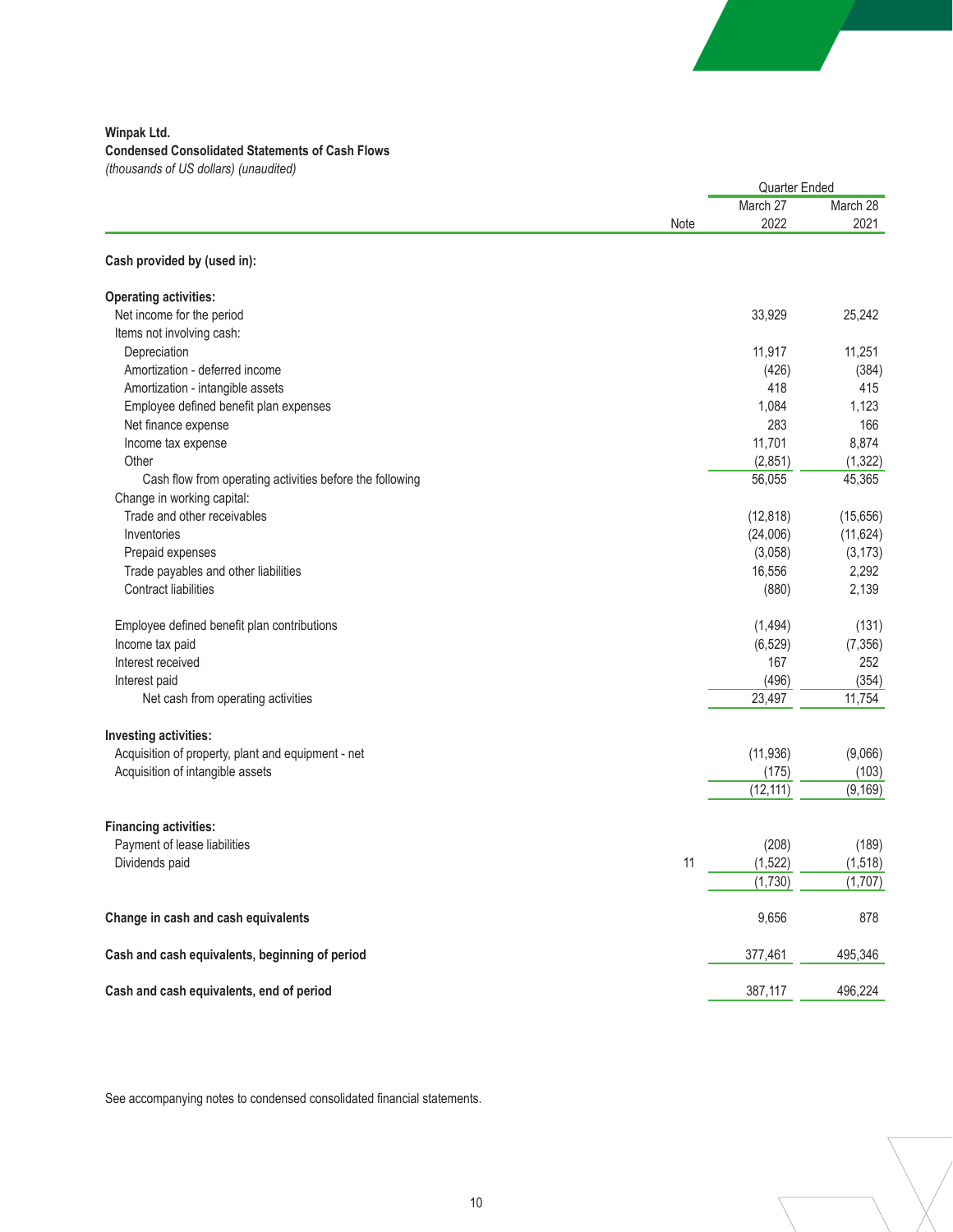

### **1. General**

Winpak Ltd. (the "Company" or "Winpak") is incorporated under the Canada Business Corporations Act. The Company manufactures and distributes high-quality packaging materials and related packaging machines. The Company's products are used primarily for the packaging of perishable foods, beverages and in healthcare applications. The address of the Company's registered office is 100 Saulteaux Crescent, Winnipeg, Manitoba, Canada R3J 3T3.

#### **2. Basis of Presentation**

#### *Statement of compliance*

The unaudited interim condensed consolidated financial statements were prepared in accordance with International Financial Reporting Standards (IFRS). The unaudited interim condensed consolidated financial statements are in compliance with IAS 34. Accordingly, certain information and note disclosures normally included in annual consolidated financial statements prepared in accordance with IFRS as issued by the International Accounting Standards Board (IASB) have been omitted or condensed. These unaudited interim condensed consolidated financial statements should be read in conjunction with the Company's consolidated financial statements for the year ended December 26, 2021, which are included in the Company's 2021 Annual Report.

The fiscal year of the Company ends on the last Sunday of the calendar year. As a result, the Company's fiscal year is usually 52 weeks in duration, but includes a 53<sup>rd</sup> week every five to six years. The 2022 and 2021 fiscal years are both comprised of 52 weeks and each quarter of 2022 and 2021 are comprised of 13 weeks.

The unaudited interim condensed consolidated financial statements were approved by the Audit Committee on behalf of the Board of Directors on April 25, 2022.

#### *Coronavirus (COVID-19)*

As a result of the ongoing effects of the COVID-19 pandemic, in particular the economic uncertainty, the Company continues to review the assumptions regarding the valuation of trade and other receivables and also monitor whether there is any indication that its cash-generating units (CGUs) might be impaired. For the first quarter of 2022, the impact on expected credit losses in relation to trade and other receivables was immaterial (see note 14) and no CGU impairment losses were recorded.

#### **3. Accounting Standards Implemented in 2022**

The following accounting standards came into effect commencing in the Company's 2022 fiscal year:

### *(a) Property, Plant and Equipment: Proceeds Before Intended Use:*

In May 2020, the IASB issued "Property, Plant and Equipment: Proceeds Before Intended Use (Amendments to IAS 16)", which prohibits deducting amounts received from selling items produced while preparing the asset for its intended use from the cost of property, plant and equipment. Instead, such sales proceeds and related costs will be recognized within the statement of income. The amendments were implemented with retrospective application, effective December 27, 2021. The amendments had no impact on the Company's unaudited interim condensed consolidated financial statements.

### *(b) Onerous Contracts - Cost of Fulfilling a Contract:*

In May 2020, the IASB issued "Onerous Contracts - Cost of Fulfilling a Contract (Amendments to IAS 37)", which specifies which costs a company includes when assessing whether a contract will be loss-making. The amendments were implemented, effective December 27, 2021. The amendments had no impact on the Company's unaudited interim condensed consolidated financial statements.

#### **4. Future Accounting Standards**

### *(a) Deferred Taxes Related to Assets and Liabilities Arising from a Single Transaction:*

In May 2021, the IASB issued "Deferred Taxes Related to Assets and Liabilities Arising from a Single Transaction (Amendments to IAS 12)", which introduces an exception to the initial recognition exemption for deferred tax on transactions such as leases and decommissioning obligations. Applying this exception, a company does not apply the initial recognition exemption for transactions that give rise to equal taxable and deductible temporary differences. The amendments are effective for annual reporting periods beginning on or after January 1, 2023 and are to be applied retrospectively. The Company does not expect the amendments to have a significant impact on the consolidated financial statements when they are adopted in 2023.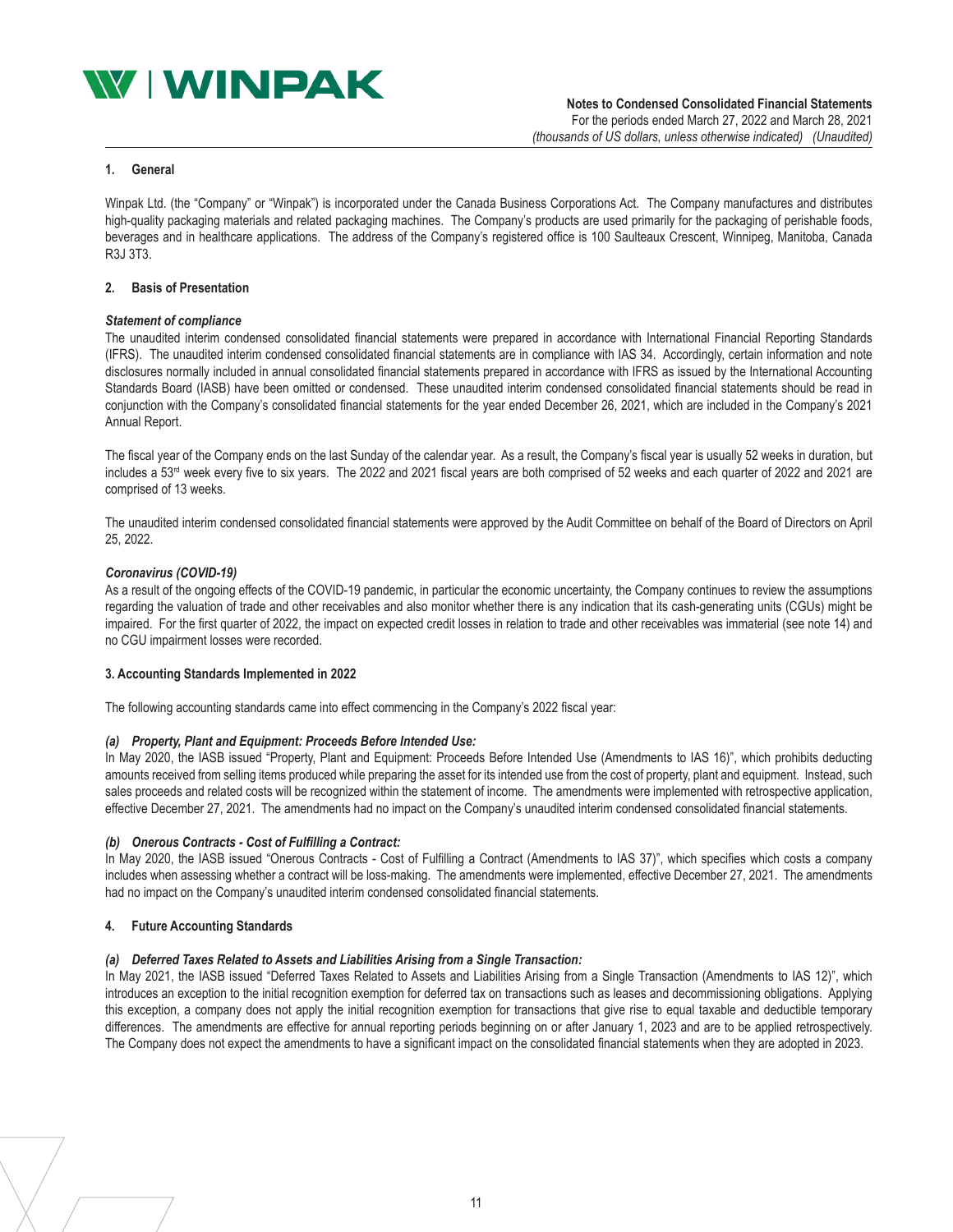### **5. Segment Reporting**

#### *Operating segments and product groups*

The Company provides three distinct types of packaging technologies: a) flexible packaging, b) rigid packaging and flexible lidding and c) packaging machinery. Each is deemed to be a separate operating segment.

The flexible packaging segment includes the modified atmosphere packaging, specialty films and biaxially oriented nylon product groups. Modified atmosphere packaging extends the shelf life of perishable foods, while at the same time maintains or improves the quality of the product. The packaging is used for a wide range of markets and applications, including fresh and processed meats, poultry, cheese, medical device packaging, high performance pouch applications and high-barrier films for converting applications. Specialty films include a full line of barrier and non-barrier films which are ideal for converting applications such as printing, laminating and bag making, including shrink bags. Biaxially oriented nylon film is stretched by length and width to add stability for further conversion using printing, metalizing or laminating processes and is ideal for food packaging applications such as cheese, fluid and viscous liquids, and industrial applications such as book covers and balloons.

The rigid packaging and flexible lidding segment includes the rigid containers, lidding and specialized printed packaging product groups. Rigid containers include portion control and single-serve containers, as well as plastic sheet, custom and retort trays, which are used for applications such as food, pet food, beverage, dairy, industrial and healthcare. Lidding products are available in die-cut, daisy chain and rollstock formats and are used for applications such as food, dairy, beverage, industrial and healthcare. Specialized printed packaging provides packaging solutions to the pharmaceutical, healthcare, nutraceutical, cosmetic and personal care markets.

Packaging machinery includes a full line of horizontal fill/seal machines for preformed containers and vertical form/fill/seal pouch machines for pumpable liquid and semi-liquid products and certain dry products.

Due to similar economic characteristics, including long-term sales volume growth and long-term average gross profit margins, and having similar products, production processes, types of customers and distribution methods, the flexible packaging and rigid packaging and flexible lidding operating segments have been aggregated as one reportable segment. In addition, the packaging machinery operating segment has been aggregated with these two segments as the segment's revenue and assets represents less than 4 percent of total Company revenue and assets.

The Company operates principally in Canada and the United States. See note 6 for a breakdown of revenue by operating and geographic segment. The following summary presents property, plant and equipment, intangible assets and goodwill information by geographic segment:

|                      | March 27<br>2022 | December 26<br>2021 |
|----------------------|------------------|---------------------|
| <b>United States</b> | 253,906          | 258,001             |
| Canada               | 277,621          | 272,552             |
| Mexico               | 18.948           | 19,166              |
|                      | 550,475          | 549,719             |

### **6. Revenue**

Most of the Company's contracts have a single performance obligation as the promise to transfer the individual goods. Revenue for each of the three operating segments is recognized at a point in time when the customer obtains control of a product, which typically takes place when legal title and physical possession of the product is transferred to the customer. These conditions are usually fulfilled upon shipment, however, in some instances, upon delivery. Invoices are generated when control has transferred and are usually payable within 30 to 60 days.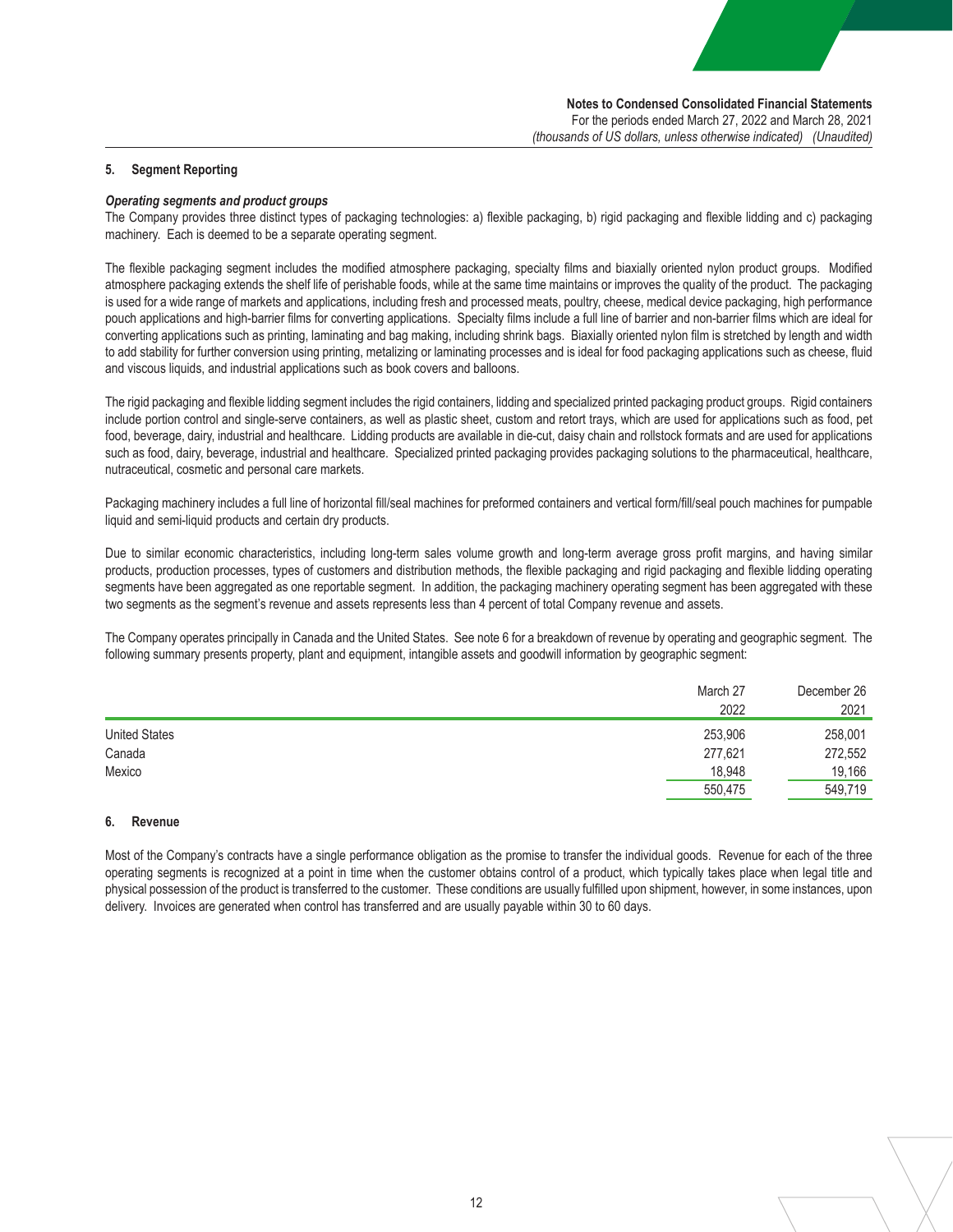

#### *Disaggregation of Revenue*

|                                      |          | Quarter Ended |  |  |
|--------------------------------------|----------|---------------|--|--|
|                                      | March 27 | March 28      |  |  |
|                                      | 2022     | 2021          |  |  |
| <b>Operating segment</b>             |          |               |  |  |
| Flexible packaging                   | 146,860  | 115,876       |  |  |
| Rigid packaging and flexible lidding | 120,007  | 102,866       |  |  |
| Packaging machinery                  | 9,115    | 6,064         |  |  |
|                                      | 275,982  | 224,806       |  |  |
| Geographic segment                   |          |               |  |  |
| <b>United States</b>                 | 223,924  | 180,827       |  |  |
| Canada                               | 34,484   | 27,705        |  |  |
| Mexico and other                     | 17,574   | 16,274        |  |  |
|                                      | 275,982  | 224,806       |  |  |

The Company's products are primarily used for the packaging of perishable foods and beverages, which accounted for more than 90 percent of sales during both the first quarter of 2022 and 2021. Other markets include medical, pharmaceutical, nutraceutical, personal care, industrial and other consumer goods.

#### **7. Other Income**

|                                                       |          | Quarter Ended |
|-------------------------------------------------------|----------|---------------|
|                                                       | March 27 | March 28      |
| Amounts shown on a net basis                          | 2022     | 2021          |
| Foreign exchange gains                                | 691      | 101           |
| Cash flow hedge (losses) gains transferred from other |          |               |
| comprehensive income                                  | (100)    | 452           |
|                                                       | 591      | 553           |

#### **8. Inventories**

|                 | March 27 | December 26 |
|-----------------|----------|-------------|
|                 | 2022     | 2021        |
| Raw materials   | 76,507   | 65,065      |
| Work-in-process | 35,989   | 32,435      |
| Finished goods  | 83,493   | 74,834      |
| Spare parts     | 15.075   | 14.724      |
|                 | 211,064  | 187,058     |

During the first quarter of 2022, the Company recorded, within cost of sales, inventory write-downs for slow-moving and obsolete inventory of \$1,950 (2021 - \$1,602) and reversals of previously written-down items of \$1,055 (2021 - \$1,069).

#### **9. Property, Plant and Equipment**

At March 27, 2022, the Company has commitments to purchase plant and equipment of \$15,662 (December 26, 2021 - \$15,769). No impairment losses or impairment reversals were recognized in the first quarter of 2022 or 2021.

### **10. Leases**

### *Extension Options*

Some leases of office and manufacturing facilities contain extension options exercisable by the Company up to one year before the end of the noncancellable contract period. Where practicable, the Company seeks to include extension options in new leases to provide operational flexibility. The extension options held are exercisable only by the Company and not by the lessors. The Company assesses at lease commencement whether it is reasonably certain to exercise the extension options. The Company reassesses whether it is reasonably certain to exercise the options if there is a significant event or significant change in circumstances within its control. At March 27, 2022, potential future lease payments not included in lease liabilities totaled \$5,357 on a discounted basis.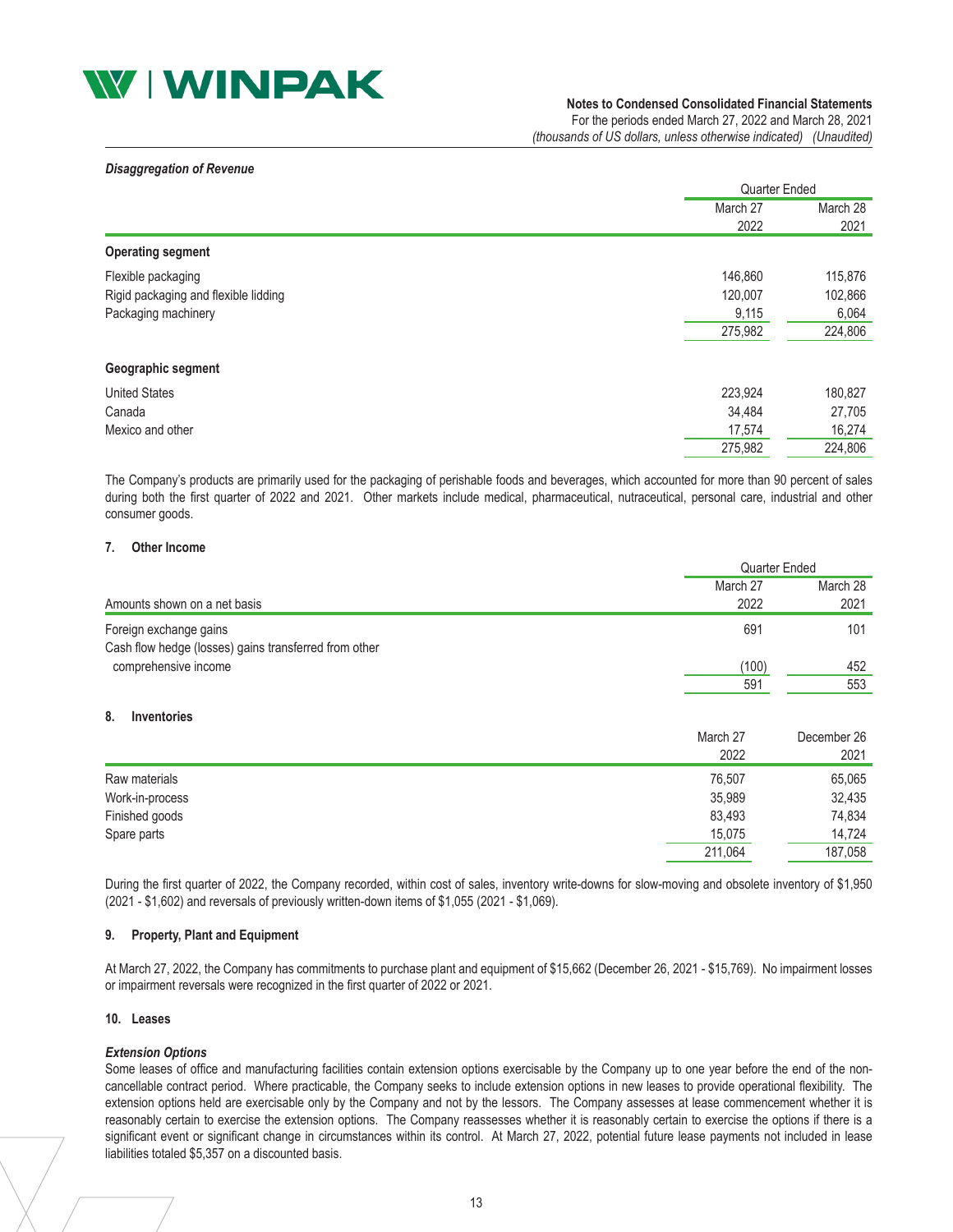### **11. Dividends**

During the first quarter of 2022, dividends in Canadian dollars of 3 cents per common share were declared (2021 - 3 cents).

#### **12. Earnings Per Share**

|                                                          | Quarter Ended |          |
|----------------------------------------------------------|---------------|----------|
|                                                          | March 27      | March 28 |
|                                                          | 2022          | 2021     |
| Net income attributable to equity holders of the Company | 33.870        | 24.495   |
| Weighted average shares outstanding (000's)              | 65.000        | 65.000   |
| Basic and diluted earnings per share - cents             | -52           | 38       |

### **13. Financial Instruments**

The Company measures assets and liabilities under the following fair value hierarchy in accordance with IFRS. The inputs used for fair value measurements, including their classification within the required three levels of the fair value hierarchy that prioritizes the inputs used for fair value measurement, are as follows:

Level 1 - unadjusted quoted prices in active markets for identical assets or liabilities;

Level 2 - inputs other than quoted prices that are observable for the asset or liability either directly or indirectly; and

Level 3 - inputs that are not based on observable market data.

The fair value of cash and cash equivalents, trade and other receivables, including trade and other receivables subject to factoring arrangements and classified as measured at fair value through other comprehensive income (FVOCI), trade payables and other liabilities approximate their carrying value because of the short-term maturity of these instruments. The fair value of foreign currency forward contracts, designated as cash flow hedges, has been determined by valuing those contracts to market against prevailing forward foreign exchange rates as at the reporting date.

The following table presents the classification of financial instruments within the fair value hierarchy:

| Financial Assets (Liabilities)                                   | Level : | Level 2 | Level 3                  | Total |
|------------------------------------------------------------------|---------|---------|--------------------------|-------|
| At March 27, 2022<br>Foreign currency forward contracts - net    | -       | 229     | $\overline{\phantom{a}}$ | 229   |
| At December 26, 2021<br>Foreign currency forward contracts - net | -       | 715)    | $\overline{\phantom{a}}$ | (715) |

When the Company has a legally enforceable right to set off supplier rebates accounts receivable against supplier trade payables and intends to settle the amount on a net basis or simultaneously, the balance is presented as an offset within 'Trade payables and other liabilities' on the consolidated balance sheet. At March 27, 2022, the supplier rebate receivable balance that was offset was \$6,414 (December 26, 2021 - \$6,972).

#### **14. Financial Risk Management**

In the normal course of business, the Company has risk exposures consisting primarily of foreign exchange risk, interest rate risk, commodity price risk, liquidity risk, and credit risk. The Company manages its risks and risk exposures through a combination of derivative financial instruments, insurance, a system of internal and disclosure controls and sound business practices. The Company does not purchase any derivative financial instruments for speculative purposes.

Financial risk management is primarily the responsibility of the Company's corporate finance function. Significant risks are regularly monitored and actions are taken, when appropriate, according to the Company's approved policies, established for that purpose. In addition, as required, these risks are reviewed with the Company's Board of Directors.

### *Foreign Exchange Risk*

Translation differences arise when foreign currency monetary assets and liabilities are translated at foreign exchange rates that change over time. These foreign exchange gains and losses are recorded in other income. As a result of the Company's CDN dollar net asset monetary position as at March 27, 2022, a one-cent change in the period-end foreign exchange rate from 0.8016 to 0.7916 (CDN to US dollars) would have decreased net income by \$256 for the first quarter of 2022. Conversely, a one-cent change in the period-end foreign exchange rate from 0.8016 to 0.8116 (CDN to US dollars) would have increased net income by \$256 for the first quarter of 2022.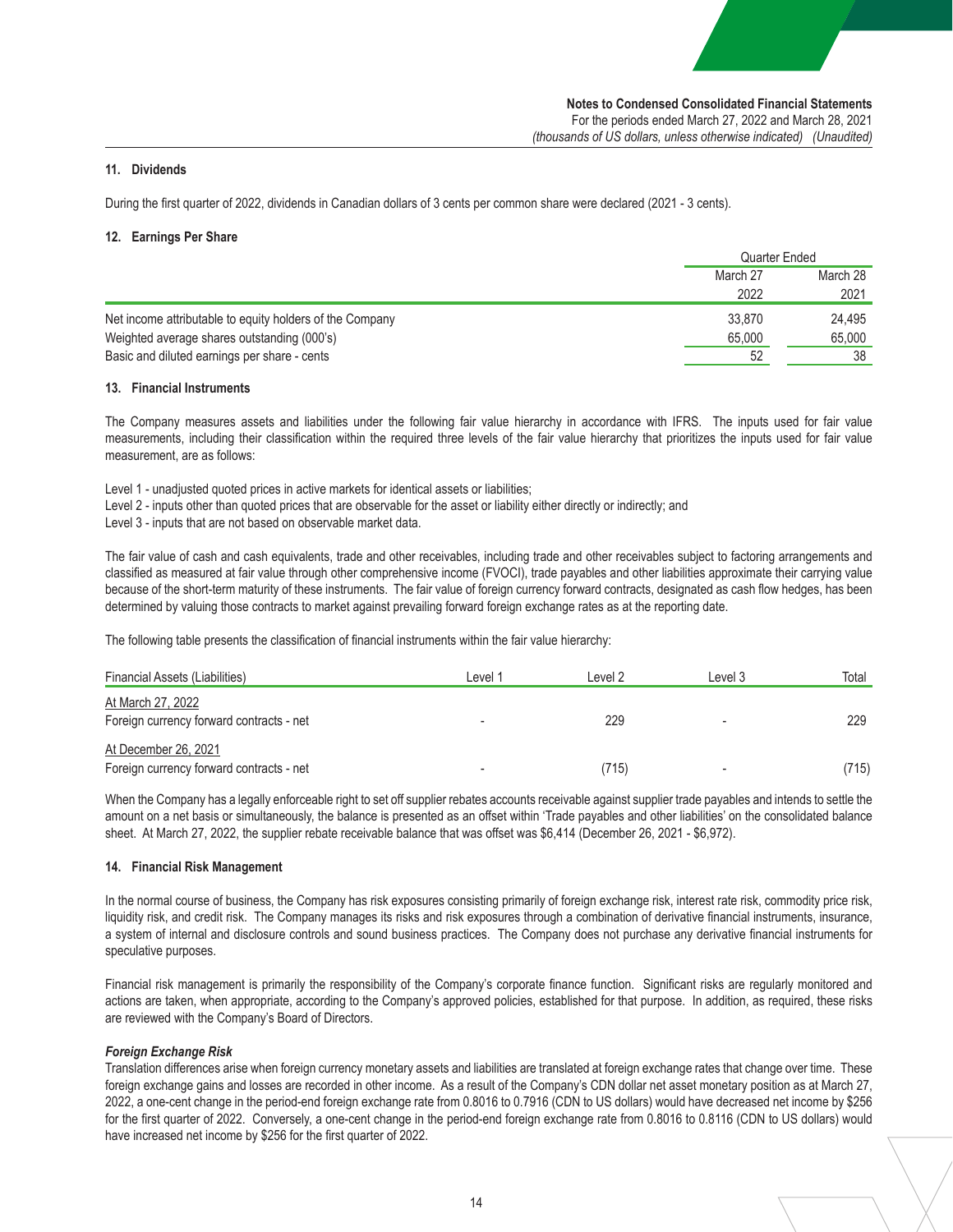

**Notes to Condensed Consolidated Financial Statements** For the periods ended March 27, 2022 and March 28, 2021 *(thousands of US dollars, unless otherwise indicated) (Unaudited)*

The Company's Foreign Exchange Policy requires that between 50 and 80 percent of the Company's net requirement of CDN dollars for the ensuing 9 to 15 months will be hedged at all times with a combination of cash and cash equivalents and forward or zero-cost option foreign currency contracts. The Company may also enter into foreign currency forward contracts when equipment purchases and special dividend payments will be settled in foreign currencies. Transactions are only conducted with certain approved 'AA' rated or higher Schedule 1 CDN financial institutions. All foreign currency contracts are designated as cash flow hedges of the highly probable CDN dollar expenditures. These derivatives meet the hedge effectiveness criteria as a result of the following factors:

a) An economic relationship exists between the hedged item and the hedging instrument as notional amounts match and both the hedged item and hedging instrument fair values move in response to the same risk - foreign exchange rates. There are no significant reasons or causes for the designated hedged item and hedging instrument to be mismatched since the hedging instrument matures during the same month as the expected hedged expenditures are incurred. The correlation between the foreign exchange rate of the hedged item and the hedging instrument should be highly correlated and closely aligned as the maturity and the notional amount are the same.

b) The hedge ratio is one to one for this hedging relationship as the hedged item is foreign currency risk that is hedged with a foreign currency hedging instrument.

c) Credit risk is not material in the fair value of the hedging instrument.

The Company has identified two sources of potential ineffectiveness: a) the timing of cash flow differences between the expenditure and the related derivative and b) the inclusion of credit risk in the fair value of the derivative not replicated in the hedged item. The Company expects the impact of these sources of hedge ineffectiveness to be minimal. The timing of hedge settlements and incurred expenditures are closely aligned as they are expected to occur within 30 days of each other. Credit risk is not a material component of the fair value of the Company's hedging instruments as all counterparties are 'AA' rated or higher Schedule 1 CDN financial institutions.

Certain foreign currency contracts matured during the first quarter of 2022 and the Company realized pre-tax foreign exchange losses of \$100 which were recorded in other income. During the first quarter of 2021, the Company realized pre-tax foreign exchange gains of \$452 which were recorded in other income.

As at March 27, 2022, the Company had US to CDN dollar foreign currency forward contracts outstanding with a notional amount of US \$30.0 million at an average exchange rate of 1.2575 maturing between April and December 2022. The fair value of these financial instruments was \$229 US and the corresponding unrealized gain has been recorded in other comprehensive income. The Company did not recognize any ineffectiveness on the hedging instruments in the first quarter of 2022 or 2021.

#### *Interest Rate Risk*

The Company's interest rate risk arises from interest rate fluctuations on the finance income that it earns on its cash invested in money market accounts and short-term deposits. The Company developed and implemented an investment policy, which was approved by the Company's Board of Directors, with the primary objective to preserve capital, minimize risk and provide liquidity. Regarding the March 27, 2022 cash and cash equivalents balance of \$387.1 million, a 1.0 percent increase/decrease in interest rate fluctuations would increase/decrease income before income taxes by \$3,871 annually.

#### *Commodity Price Risk*

The Company's manufacturing costs are affected by the price of raw materials, namely petroleum-based and natural gas-based plastic resins and aluminum. In order to manage its risk, the Company has entered into selling price-indexing programs with certain customers. Changes in raw material prices for these customers are reflected in selling price adjustments but there is a slight time lag. For the quarter ended March 27, 2022, 71 percent of revenue was generated from customers with selling price-indexing programs. For all other customers, the Company's preferred practice is to match raw material cost changes with selling price adjustments, albeit with a slight time lag. This matching is not always possible, as customers react to selling price pressures related to raw material cost fluctuations according to conditions pertaining to their markets.

#### *Liquidity Risk*

Liquidity risk is the risk that the Company would not be able to meet its financial obligations as they come due. Management believes that the liquidity risk is low due to the strong financial condition of the Company. This risk assessment is based on the following: (a) cash and cash equivalents amounts of \$387.1 million, (b) no outstanding bank loans, (c) unused credit facilities comprised of unsecured operating lines of \$38 million, (d) the ability to obtain term-loan financing to fund an acquisition, if needed, (e) an informal investment grade credit rating and (f) the Company's ability to generate positive cash flows from ongoing operations. Management believes that the Company's cash flows are more than sufficient to cover its operating costs, working capital requirements, capital expenditures, payment of lease liabilities and dividend payments in the next twelve months. The Company's trade payables and other liabilities and derivative financial instrument liabilities are all due within twelve months.

#### *Credit Risk*

The Company is exposed to credit risk from its cash and cash equivalents held with banks and financial institutions, derivative financial instruments (foreign currency forward contracts), as well as credit exposure to customers, including outstanding trade and other receivable balances.